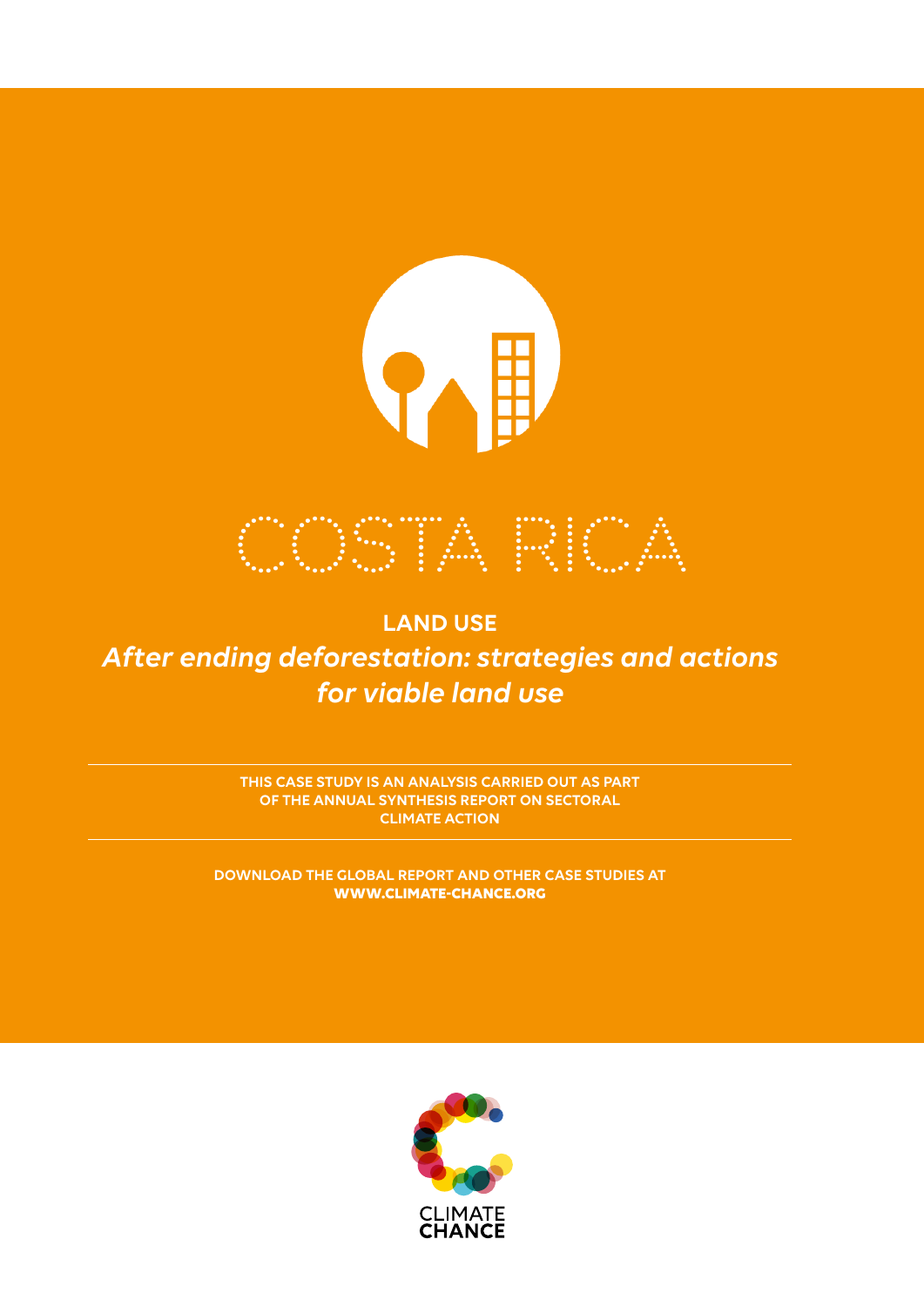

## **COSTA RICA**

# **After ending deforestation: strategies and actions for viable land use**

Rédacteur **• German Obando-Vargas •** *Expert in Monitoring Reporting and Verification of the Programme on Reducing Emissions from Deforestation, REDD+ Costa Rica Secretary's Office*  **• Mariel Obando-Coronado •**

**In 2019, Costa Rica has published The National Plan of Decarbonation of Costa Rica which has been recognised by U.N. for having focus the political and economic strategy of the country on environmental concerns; the country has been also awarded with the 2019 Prize Champions of the Earth (Campeones de la Tierra). In the case of Costa Rica, a country with less than 5 million people, we analise how this governmental plan is being carried out in collaboration with farm producers, the private forest owners, local governments as well as with civil society, including native peoples.**

**The example of Costa Rica shows that a national strategy which identifies the needs of its actors can be rapidly successful in fighting against climate change as much as in creating a better social and economic situation and a better environment for its citizens. This notwithstanding, there is not a sufficient monitoring of the actions of private actors and local governments, in order to estimate its impact.**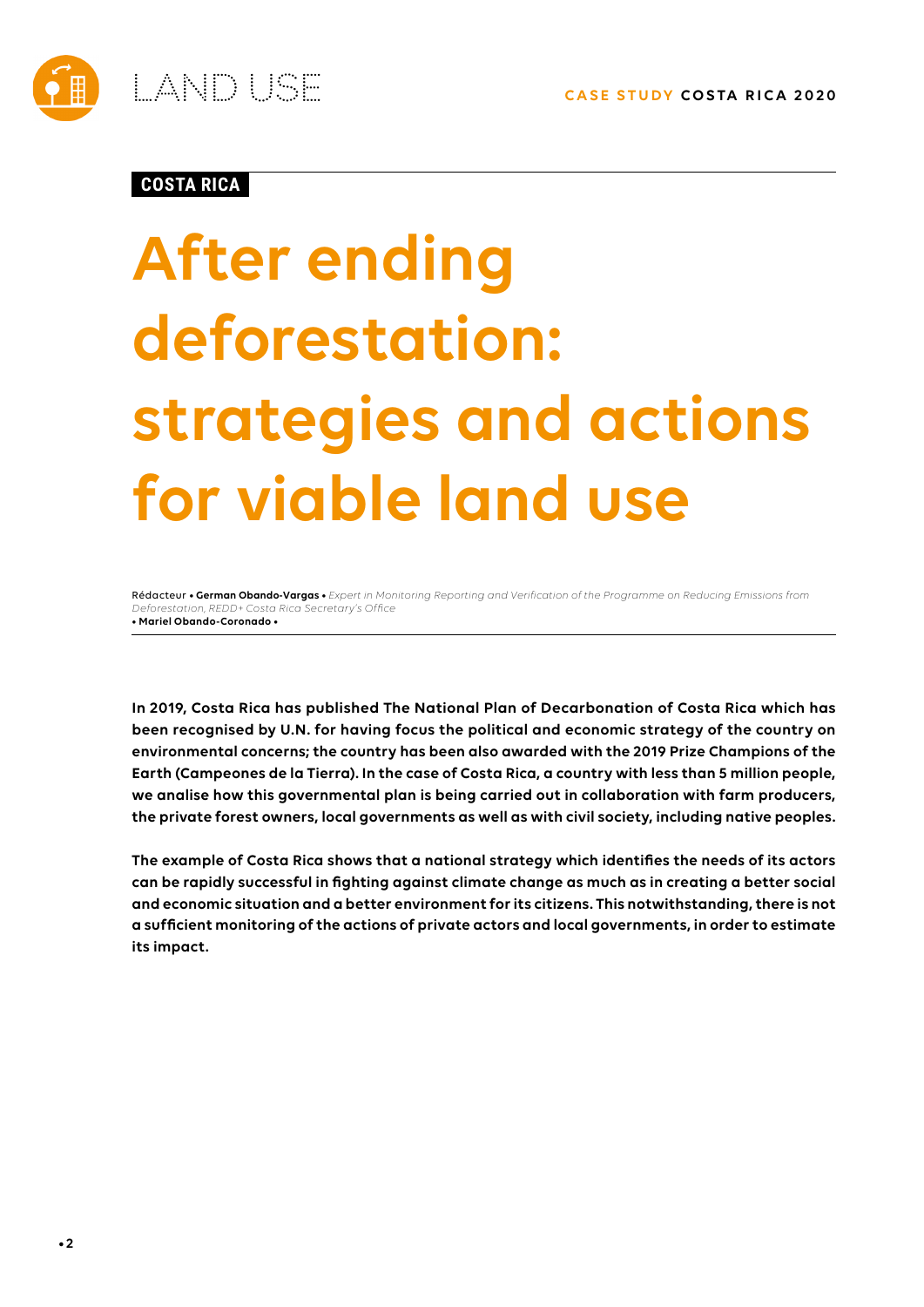# **Key takeaways**



Between 1997 and 2015, Costa Rica managed to reduce 166 million tonnes of CO2e due to deforestation,

and since 2013 land use has become a carbon sink, whereas forest coverage reached again 54% of the country.



Protected Public Wildlife areas have been the key of the deforestation reversal, even so, Cost Rica implemented financial mechanisms of public/ private management (through payments for

environmental services) which made the preservation of forest coverage more attractive than agriculture, without any need to buy lands.



The national strategy consists in converting agriculture and livestock farming into carbon sinks by promoting agroforestry and silvopastoral systems. In parallel with big governmental plans such as REDD+ and Nationally Appropriate Mitigation Actions in key-sectors such as the production of coffee and livestock, FONAFIFO, a public institution, funds little producers of forest properties, guaranteeing the spreading of practices at all levels.

In Costa Rica, ecotourism turned out to be an efficient strategy of forest conservancy, having being accompanied by an explicit mechanism of conservancy, a local economic benefit and a strict monitoring and applications of environmental regulations.



Native peoples and especially women, organised in ACOMUITA

network, have been proactive in adapting the mechanism of payments for environmental services to the practices and needs of these peoples. ONGs for conservancy carry out their supporting action through specific projects with producers or as intermediary in the implementation of national mechanisms.

## **SOMMAIRE**

- **1 THE INVERSION OF GHG EMISSIONS AND DEFORESTATION IN COSTA RICA**
- **2 THE NATIONAL STRATEGY TO CONSERVE FOREST COVER AND MAKE AGRICULTURE A CARBON SINK**
- **3 PRIVATE ACTORS SHOW THEIR SKILLS IN THE CO-MANAGEMENT OF CONSERVATION SPACES**
- **4 LOCAL GOVERNMENTS IDENTIFIED EMISSION SOURCES**
- **5 NATIVE PEOPLES AND NGOS ADAPT AND IMPLEMENT LOCAL PROJECTS**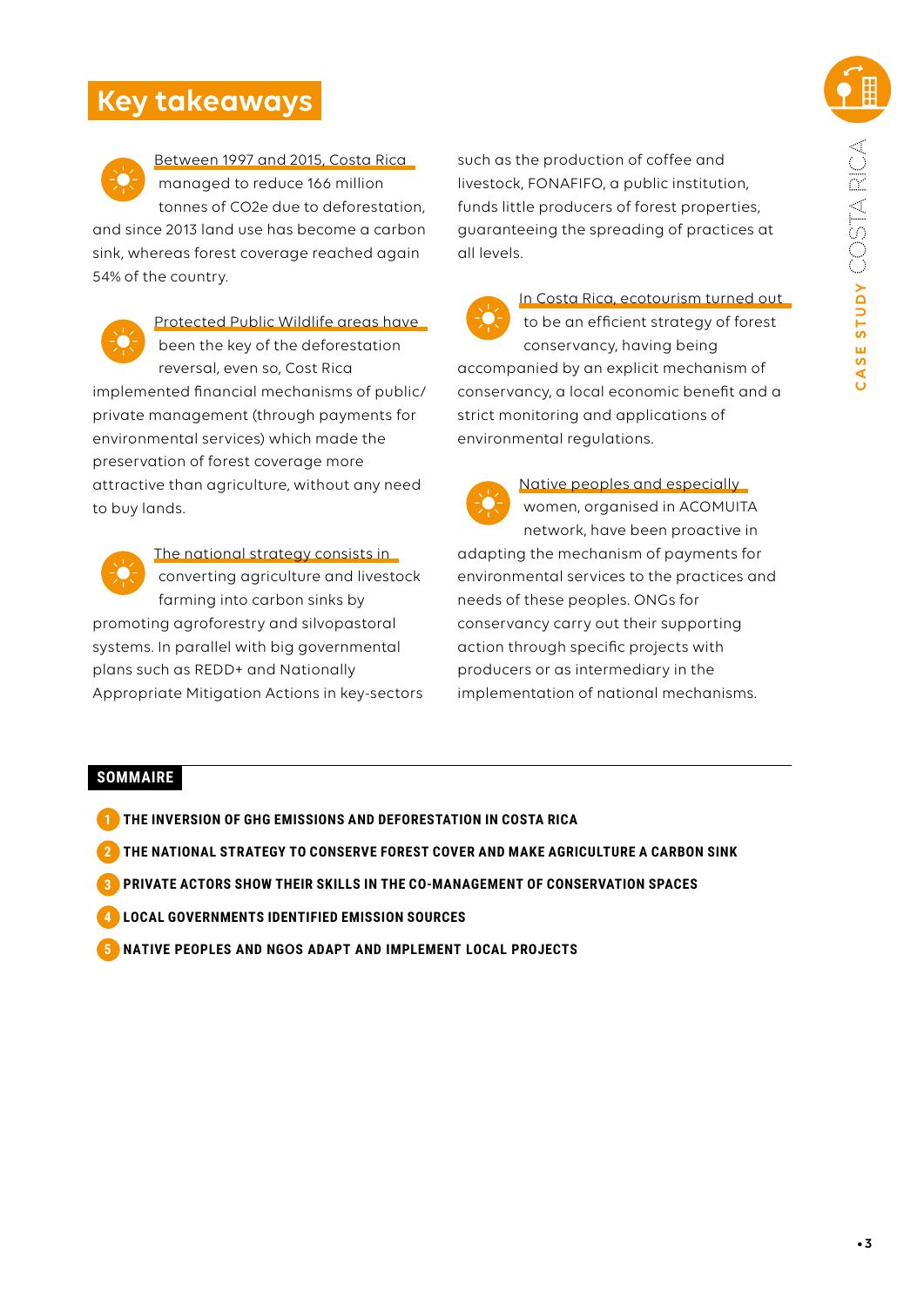## **1. The inversion of GHG Emissions and Deforestation in Costa Rica**

**• THE LAND IN COSTA RICA BECAME A CARBON SINK •** Between 1997 and 2015, Costa Rica succeeded in reducing 166 million tonnes of CO<sub>2</sub>e emissions (MtCO<sub>2</sub>e) due to deforestation. Since 1986, Costa Rica implemented a series of environmental policies, which allowed for the significant reduction of deforestation and, therefore, also the reduction of forest emissions of greenhouse gas (GHG) from 22,6 to -4,11 <sup>1</sup>million of tonnes of carbon dioxide per year(fig. 1) (Ministry of the Environment and Natural Resources[, 2016](https://redd.unfccc.int/files/2016_submission_frel_costa_rica.pdf)). **In 2013, for the first time, the land use sector became a**  carbon sink, absorbing up to about 5 million tCO<sub>2</sub> in 2014.

In 2016 FAO recognised Costa Rica as an example in the area, thanks to the significant increase of the forest coverage that it successfully recovered today up to 54% of the country ([FAO](http://www.fao.org/publications/sofo/2016/en/), 2016). In 2016, about 50% of forest cover in the country was located in protected areas, where forestry law forbid land-use conversion ([FAO](http://www.fao.org/costarica/noticias/detail-events/es/c/426096/), 2016). The same year, the National Forest Inventory indicates that the country has six types of forest cover, mature woodlands covering 31% of the area, as well as 18% of secondary forests and 3.1% of other typologies such as mangroves, palm woods and forest plantation.

#### **FIGURE 1**

HISTORICAL SERIES OF EMISSIONS AND FOREST ABSORPTIONS IN COSTA RICA - *Source : Ministry of the Environment and Natural Resources of Costa Rica, 2016; Preliminary results - monitoring program 2014 – 2015, REDD+ Costa Rica Secretary's Office).* 



**Protected Wildlife (mostly public) have been an important factor against land-use conversion.**  Deforestation took place much more in woodlands located in private lands than in these protected areas, such as National Parks and Biological Reserves, which are the absolute protected categories. We could then argue that in Costa Rica lands with less legal restraints tended to be more subject to land-use conversion [\(FONAFIFO, 2017a\)](https://www.forestcarbonpartnership.org/sites/fcp/files/2016/May/CR-ERPD-May%2024-%202016.pdf).

**However, in an innovative way, Costa Rican Government focused its efforts on the expansion of forest areas and the sustainable management** *in private lands***,** through the implementation of a series of financial mechanisms such as the Program of Payment for Environmental Services (PPSA), which - alongside private conservancy patterns such as the Costa Rican Network of Natural Reserves - succeeded in making the preservation of forest cover more attractive than livestock farming and subsistent agriculture, without having to buy lands to create national parks, biological reserves and wildlife refuges (Ministerio de Ambiente y Energía / Ministry of Environment and Energy, 2018).

<sup>1 -</sup> Preliminary results of the monitoring program 2014-2015 realised by the REDD+ Costa Rica Secretary's Office.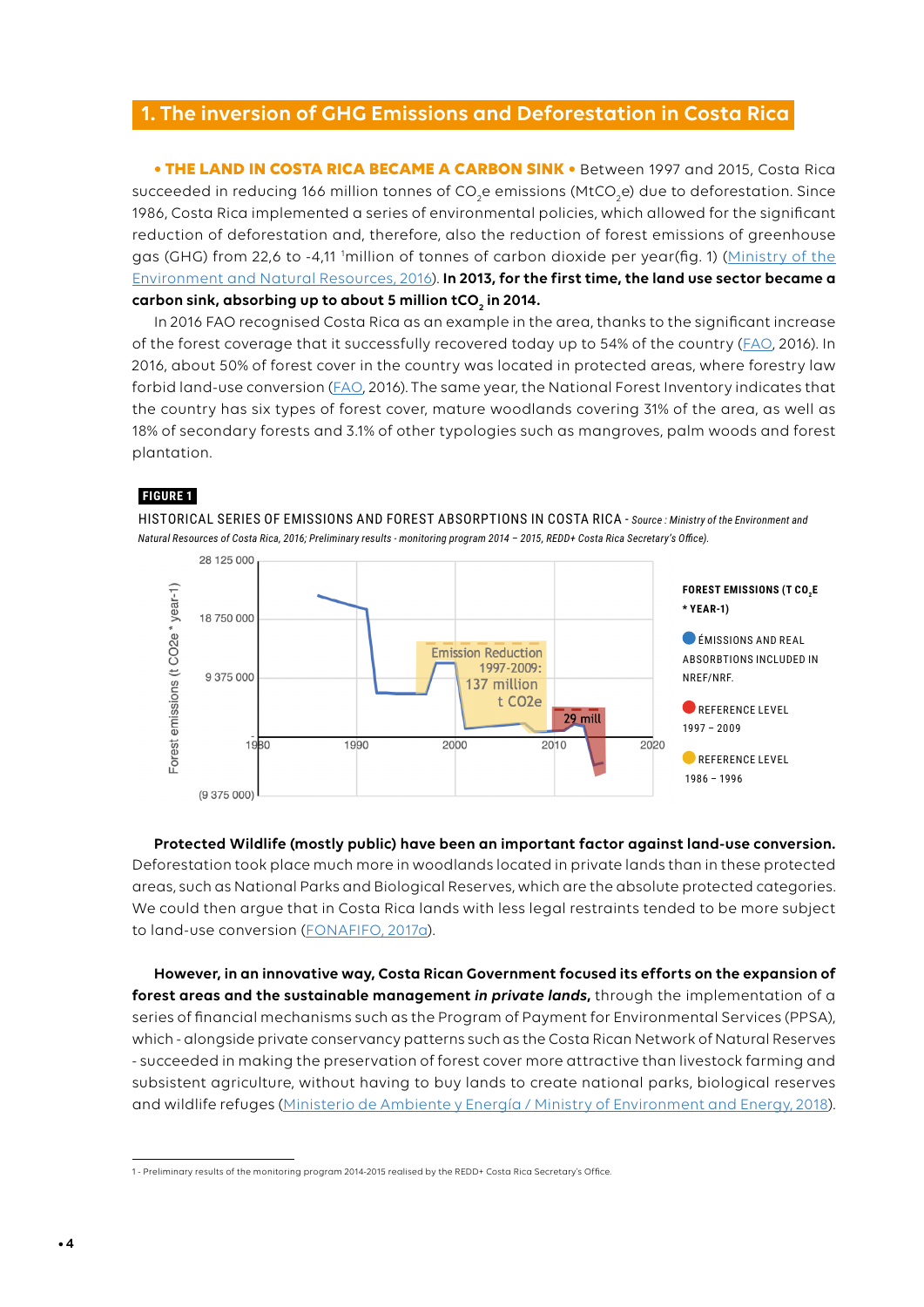In the period 1986 - 2015, Costa Rican government realised a total investment of US\$ 318 million ([FAO, 2016](http://www.fao.org/costarica/noticias/detail-events/es/c/426096/)), in the recovery of woodland areas, the realisation of forest plantations, agroforestry systems and the conservancy and sustainable use of woodlands, within private lands. Through legal instruments promulgated by two forest laws (in 1986 and 1996), the Wildlife Law (Ley de Vida Silvestre - 1998) and the Organic Law for Environment (Ley Orgánica del Ambiente -1995), important governmental funds were developed.

#### **FOR A BETTER UNDERSTANDING**

## **THE COST RICAN PROGRAM OF PAYMENT FOR ENVIRONMENTAL SERVICES (PPSA)**

In the late 1990s the program of payment for environmental services was created with its own management structure and its own board of directors. The 1996 forest law 'Ley Forestal 7575' is the legal foundation of PPSA, and the Law of the Authority regulating Public Services (Ley de la Autoridad Reguladora de los Servicios Públicos) provides the institutional framework. The National Fund for Financing Forestry (Fondo Nacional de Financiamiento Forestal - FONAFIFO) created in 1991 by the Ministry of Environment and Energy (MINAE) extended his scope and included among its objectives the "fundraising for the payment of environmental services related to woodlands, forest plantations and other activities necessary to increase the development of the natural resources sector".

PSA program consists in the Government's financial rewards destined - through the FONAFIFO - to the owners and possessors of woodlands and forest plantations for the environmental services that they provide and which directly contribute to the protection and improvement of the environment. This program replaces the traditional notion of "subsidy" or "incentive" with that of "financial rewards" for the environmental services provided to woodlands, which also contribute to increase the ecological, social and economic value of this latter. Its funds come mainly from the single tax on fuel, whose 3,5% is destined to PPSA, and the Environmentally Adjusted Levies for Water Use (Canon ambientalmente ajustado por aprovechamiento del agua). Furthermore, the program receives and promotes the fundraising through donations and loans from national and international organisations such as the World Bank and the GEF (Global Environment Facility).

The Forest Law recognises also four environmental services: the mitigation of greenhouse gas emissions, the protection of biodiversity, of water and of the natural scenic beauty. The criteria through which Psa prioritises projects are the protection areas in the gaps of conservancy (protected wildlife areas, biological corridors, water resources etc.), reforestation, natural recovery and regenerations, forest management and plantation.

*Source [: M](https://observatoriodeldesarrollo.com/wp-content/uploads/2018/12/00-Estado-del-Ambiente-Resumen-Ejecutivo-PDF-web-VF.pdf)inistry of Environment and Energy / Ministerio de Ambiente y Energía. (2018) ; National Strategy REDD+ Costa Rica / Estrategia Nacional REDD+ Costa Rica (2015). San José, Costa Rica*

**BOX 1**

Through PPSA and the private contribution of the Costa Rican Network of Natural Reserves, before the end of 2013 (fig.2) there was a 38% increase of the forest cover destined to protection and sustainable use. In 2016, PSA results showed :

- • 1.122.312 hectares had been proposed for PSA program in Costa Rica;
- • 6.478.254 trees had been planted according to agroforestry systems;
- • 16.000 families had taken part in the program;
- • More than 136.000 hectares of the native people's areas adhered to PSA ([GGGI, 2016](https://gggi.org/site/assets/uploads/2016/12/2016-10-Bridging-the-Policy-and-Investment-Gap-for-Payment-for-Ecosystem-Services-Learning-from-the-Costa-Rican-Experience-and-Roads-Ahead.pdf)).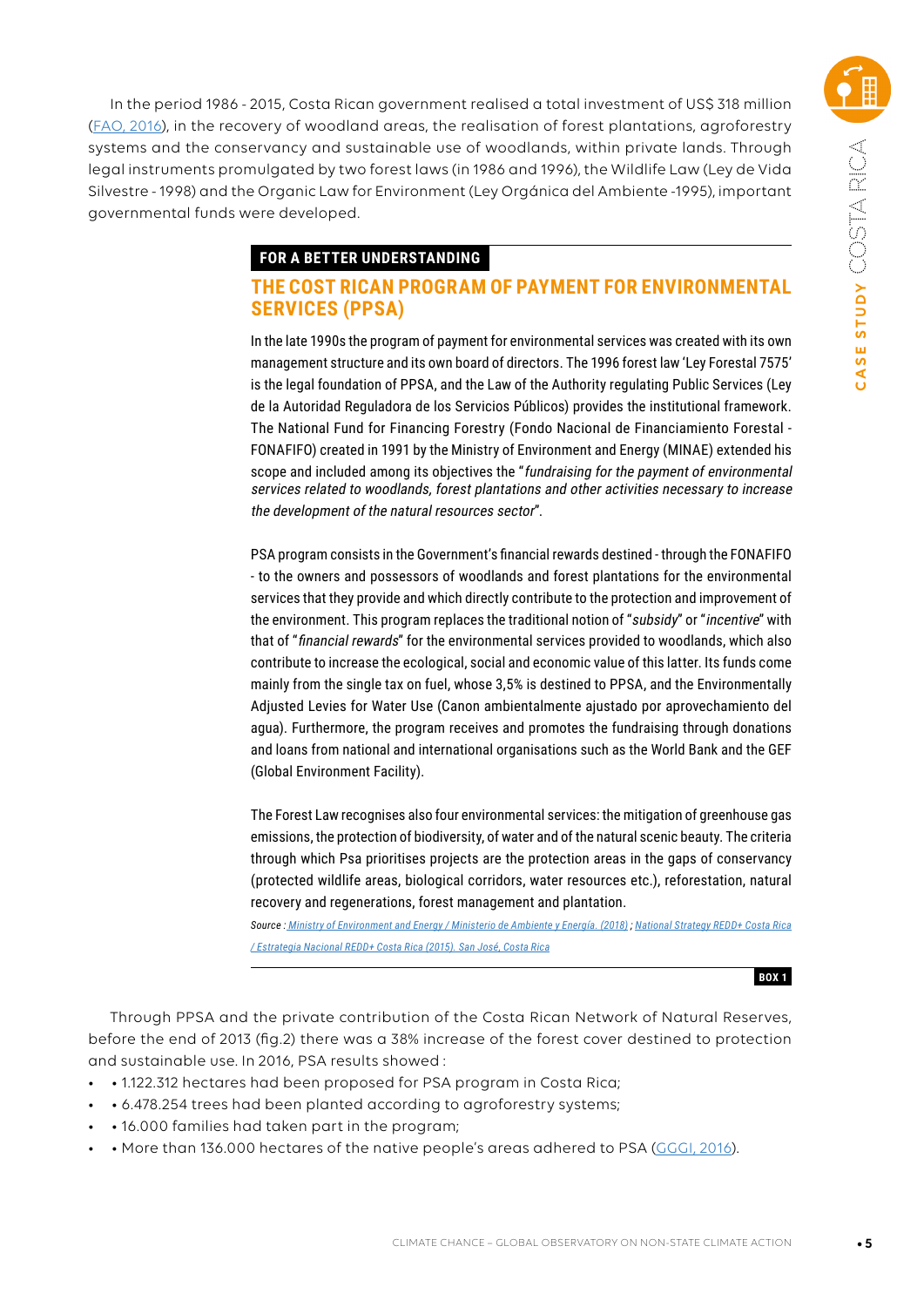#### **FIGURE 2**

#### IMPLEMENTATION OF FOREST INCENTIVES AND ITS CONTRIBUTION IN THE REVERSAL OF DEFORESTATION AND FOREST DETERIORATION IN COSTA RICA.

It has to be noted that in 1988 barely 40% of Costa Rican forest cover was under some category of conservancy management (Wildlife areas), the Payment for Environmental Services or as Forest reserve. Within 2014, the managed forest area increased up to 71%, thanks to the creation of new protected areas, the expansion of forest reserves and the implementation of PSA (elaborated by the author on the basis of information accounted in de Camino, n.d.; Pedroni, 2016; Program State of Nation/Programa\_Estado\_de\_la\_Nación, 2014)



## **PPSA contributed to strengthen the political dynamics that made the restraints provided by the Forest Law (Ley Forestal) on deforestation socially acceptable and, actually, politically popular** [\(Boucher, Elias, Faires & Smith, 2014\)](https://www.ucsusa.org/sites/default/files/legacy/assets/documents/global_warming/deforestation-success-stories-2014.pdf).

#### **• THE MAIN EMISSION FACTORS: DEFORESTATION, DEGRADATION, AGRICULTURE •**

1 - Deforestation

According to the results of the monitoring program 2014-2015 carried out by REDD+2 Sectretary's Office, in Costa Rica the deforestation rate is of 17.312 ha per year. Woodlands within private properties are considered the most susceptible to land-use conversion, and the secondary forests<sup>3</sup> are the most vulnerable to deforestation (77%) ( REDD+ Costa Rica Secretary's Office ([REDD Costa](https://www.forestcarbonpartnership.org/sites/fcp/files/2015/October/8-Costa%20Rica%20Borrador%20de%20la%20Estrategia%20Nacional%20REDD+Spanish%20v%2030%20Sept.pdf)  [Rica, 2015](https://www.forestcarbonpartnership.org/sites/fcp/files/2015/October/8-Costa%20Rica%20Borrador%20de%20la%20Estrategia%20Nacional%20REDD+Spanish%20v%2030%20Sept.pdf)).

<sup>2 -</sup> REDD+ is an international initiative launched in 2008 to reduce GHG emissions from forest degradation, destruction and fragmentation. It is coordinated by the UN through the UN-REDD programme and is supported by financial incentives and is indirectly linked to the carbon market.

<sup>3 -</sup> Definition of Forestry and Climate Change Fund "Secondary Forests are forests that regrow through a natural process after a greatly significant and/or complete human or natural disturbance of the original forest vegetation. Their structure, species composition and age profile is greatly different from the primary forests."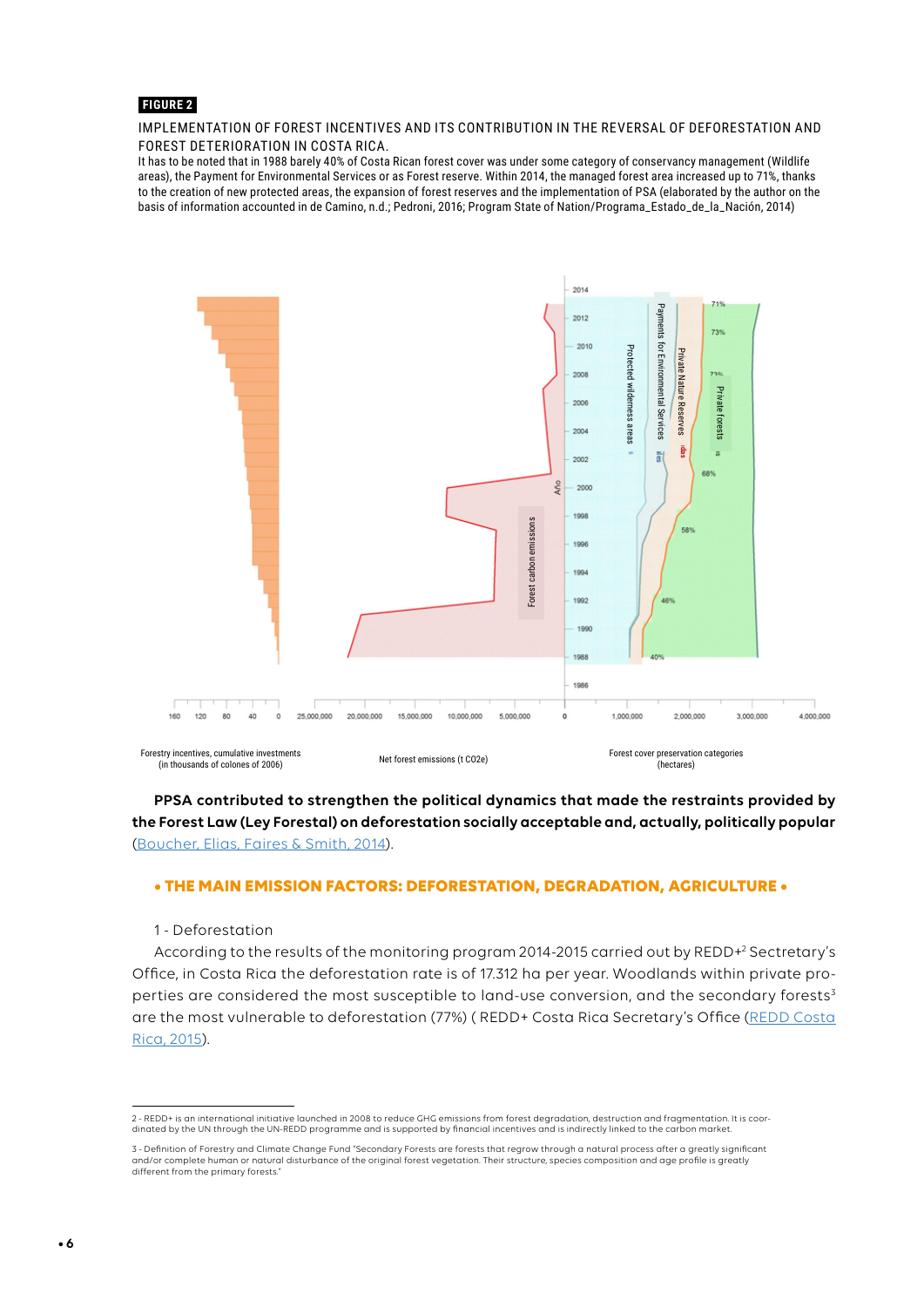**The main factor causing deforestation in private lands is the conversion of woodlands to agriculture or livestock farming.** These dynamics of use conversion from woodland to farming activities is a two-way process, since pasture is what contributes the most to the regeneration of the natural woodlands. In the period 2008-2013 there was a loss of 45.059 hectares, mainly due to the creation of pastures, which represents 68% of the loss of forest vegetation, and totally 218.752 hectares of forest was regenerated through pastures (about 65% of the area at issue) ([MINAE, 2018\)](https://observatoriodeldesarrollo.com/wp-content/uploads/2018/12/00-Estado-del-Ambiente-Resumen-Ejecutivo-PDF-web-VF.pdf).

#### 2 - Forest Deterioration

Only 155.023 hectares were affected by forest deterioration in the period 2005-2015, which represents about 7,0% of the area of primary forests (Gonzalo2017). This notwithstanding, emissions due to forest deteriorations are significant and estimated to be about 2 million tonnes of CO<sub>2</sub> per year.

**The sustainability of private forest coverage could be affected by the conservationist forestry system of the country,** which limits to great extent the access to forest management, considering that in some areas of conservancy there are administrative seasonal prohibitions concerning some species as well as harvesting in natural forests; the law system and its interpretation are considered to be negative for this activity, especially for the small and middle-scale producer [\(de](http://www.fao.org/3/a-i5588s.pdf) [Camino et al., 2016\)](http://www.fao.org/3/a-i5588s.pdf). Forest deterioration is mainly the effect of the loss of competitiveness in the management of natural forests as land use ([Navarro et al, 2006](http://www.fao.org/forestry/12925-0876f8fe8d9a597707a654029b82a818a.pdf) et [Navarro et al., 2008\)](https://onfcr.org/media/uploads/cyclope_old/adjuntos/AbastecimientoSostenible_Madera_CRnu34231.pdf).

This caused an important change in the dynamics of wood supply in Costa Rica. Until the mid-1990s, natural forests were the main source of supply for factories; nevertheless, the restrictive policy applied to the management of natural forests (primary and secondary forests) resulted in a rapid increase of the exploitation of trees in farm lands as well as in the forest deterioration and deforestation.

Since 2002, MINAE formalised the strategy for the control of illegal felling and tightened the requirements for the permission to fell trees in farm lands (SINAC, 2007); consequently, there was an increase in the exploitation of forest plantations, which became the main source of raw materials for the forest industry. As a result, the structure of wood sources radically changed: in 2019, more than 70% of the wood used in Costa Rica comes from plantations, whereas the rest of that is imported from countries such as Chile, in particular from natural forests or farm lands (TEC, 2019).

**Unfortunately, this resource has not been adequate replaced, and this caused the scarcity and premature felling of forest plantations, which might produce serious environmental and economic consequences.** In the same way, this aspect caused a price increase and at the seme time triggered a quite low-quality wood supply (General Controllership of the Republic - (Contraloría General de la Republica, 2008; Chavarría-Navarro & Molina-Murillo, 2018). However, a new decree on the leading principles of the forest producing sector states this latter as strategic for the plans of forest and economic development. But also as instrument of decarbonation, since it requests all the institutions attached to the central and decentralised administration to make all the necessary efforts in order to replace high Carbon-footprint products with national wood. In 2020 FONAFIFO shall establish a plan to promote wood cultivation with a target of 5,000 ha of forest plantations and, at least, 500,000 trees complying with the agroforestry systems per year ( Decree number / [Décreto N°41772-MINEA, 2019\)](https://www.tec.ac.cr/hoyeneltec/sites/default/files/media/doc/decreto_no._41772.pdf).

#### 3 - The impact of the farming sector

According to World Bank et al, (2014) in Costa Rica the farming sector represents 37% of total national GHG emissions: methane emissions are mostly due to livestock farming (15% of total national emissions) and the nitrous oxide emissions produced by the use of nitrogenous fertilisers (20% of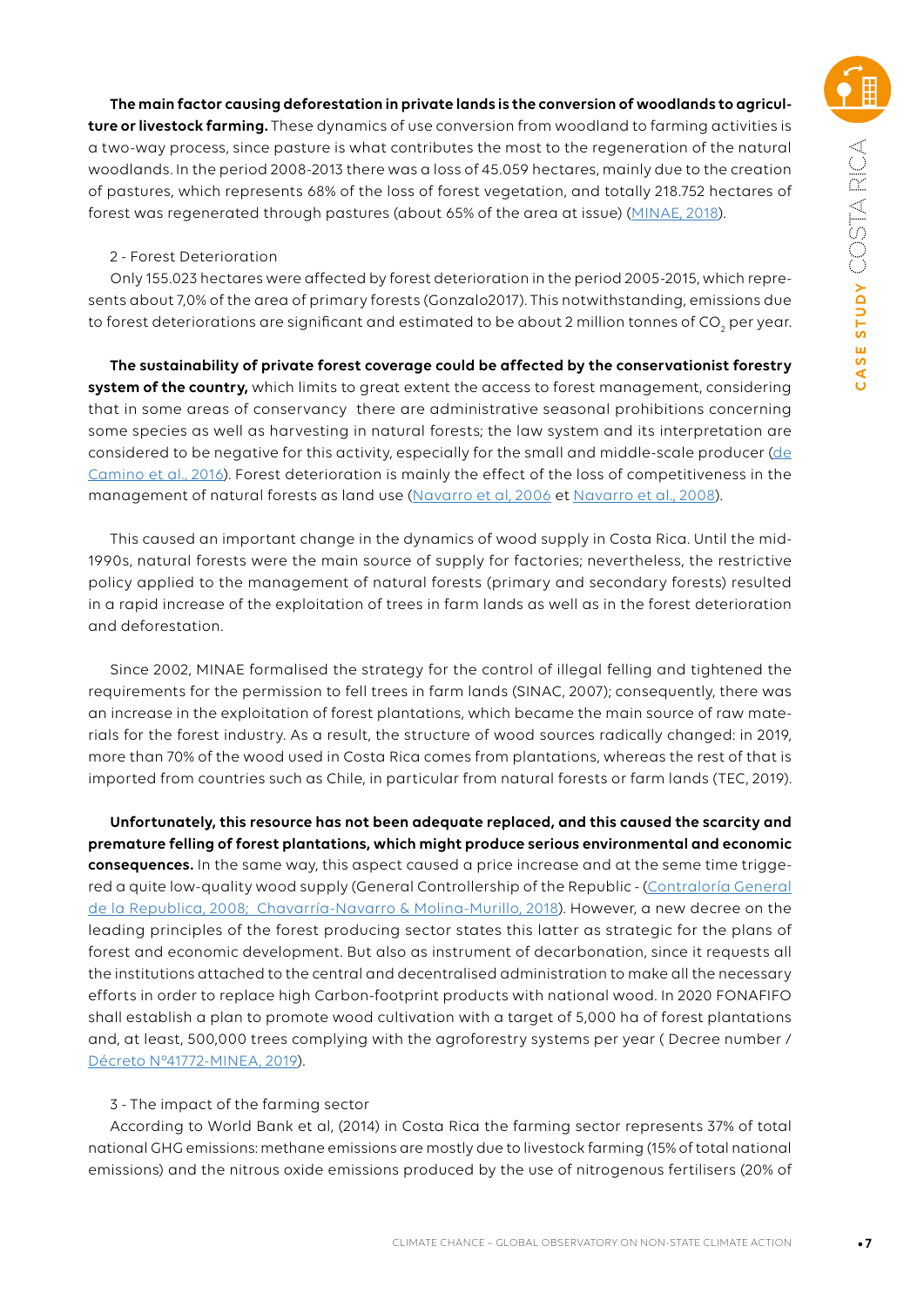total national emissions). Most of the farming cultivations are occupied by monocultures with 87% of the sown area occupied by monoculture of coffee, oil palms, sugarcane and bananas [\(Encuesta](https://www.inec.cr/publicaciones?fuente_tid=880)  [Nacional Agropecuaria, ENA 2019](https://www.inec.cr/publicaciones?fuente_tid=880)). However, the emissions due to this sector are compensated up to about 28,5% (of total national emissions) thanks to seizure of carbon in the forest biomass and to the land-use conversion from pasture to secondary forests.

## **EXPERIENCE FEEDBACK**

## **« MOCUPP » FOR MONITORING LAND-USE CHANGE IN PRODUC-TIVE LANDSCAPES LINKED TO TENURE**

In the last years, one of the most discussed human impacts on forest coverage in Costa Rica was the expansion of pineapple, African palm oil tree cultivations and farming, among the others (Sanchez and al., 2017). Recently the country counts on the « MOCUPP a tool for the monitoring losses and gains in forest coverage and in terms of total areas of cultivation of export products in productive landscapes over the national territory. MOCUPP allows the articulation and use of the technical competences and skills of three entities:

• The Airborne Research Laboratory of the National Centre for High Technology (PRIAS), which is responsible for the interpretation of remote sensors.

• The Directorate of Real Estate Registry (DRI), responsible for advancing the digitization of national cadastral information.

• The technical unit of the National Geographic Institute responsible for maintaining the National Environmental Information System (SNIT) where the maps are published.

MOCUPP identified 5,566 hectares of forest coverage seized from pineapple expansion (200-2015) and includes the proprieties which are potential transgressors (U.N. Program for Development, 2018). [\(PNUD, 2018](https://www.cr.undp.org/content/costarica/es/home/library/Informe-bianual-PNUD.html)).

*Source : [MOCUPP](http://www.mocupp.org)*

**BOX 2**

## **2. The national strategy to conserve forest cover and make agriculture a carbon sink**

According to its National Determined Contribution (NDC), Costa Rica engaged for a maximum of ~9,3 MtCO<sub>2</sub>/year within 2030, carrying out a reduction up to ~6 MtCO<sub>2</sub>/year within 2050 (<u>UNFCCC,</u> [2019\)](https://www4.unfccc.int/sites/NDCStaging/Pages/Search.aspx?k=Costa%20Rica). Among the other actions, NDC considers as option of mitigation the improvement of carbon sinks in private lands dedicated to agriculture, livestock farming and foresting, through the involvement of private owners of forest and farming land.

Between 2012 and 2024 the country shall invest US\$ 272 million for the implementation of the REDD+ strategy, with the following actions on private lands:

• The annual investment in the Program of Payment for Environmental Services (PPSA);

• A Forest Certification programme as a mechanism promoting the sustainable development of forest resources as well as the actual protection of water sources;

• Promotion of a National System of Biological and of a National System of Protected Areas (Sistema Nacional de Áreas de Conservación - SINAC).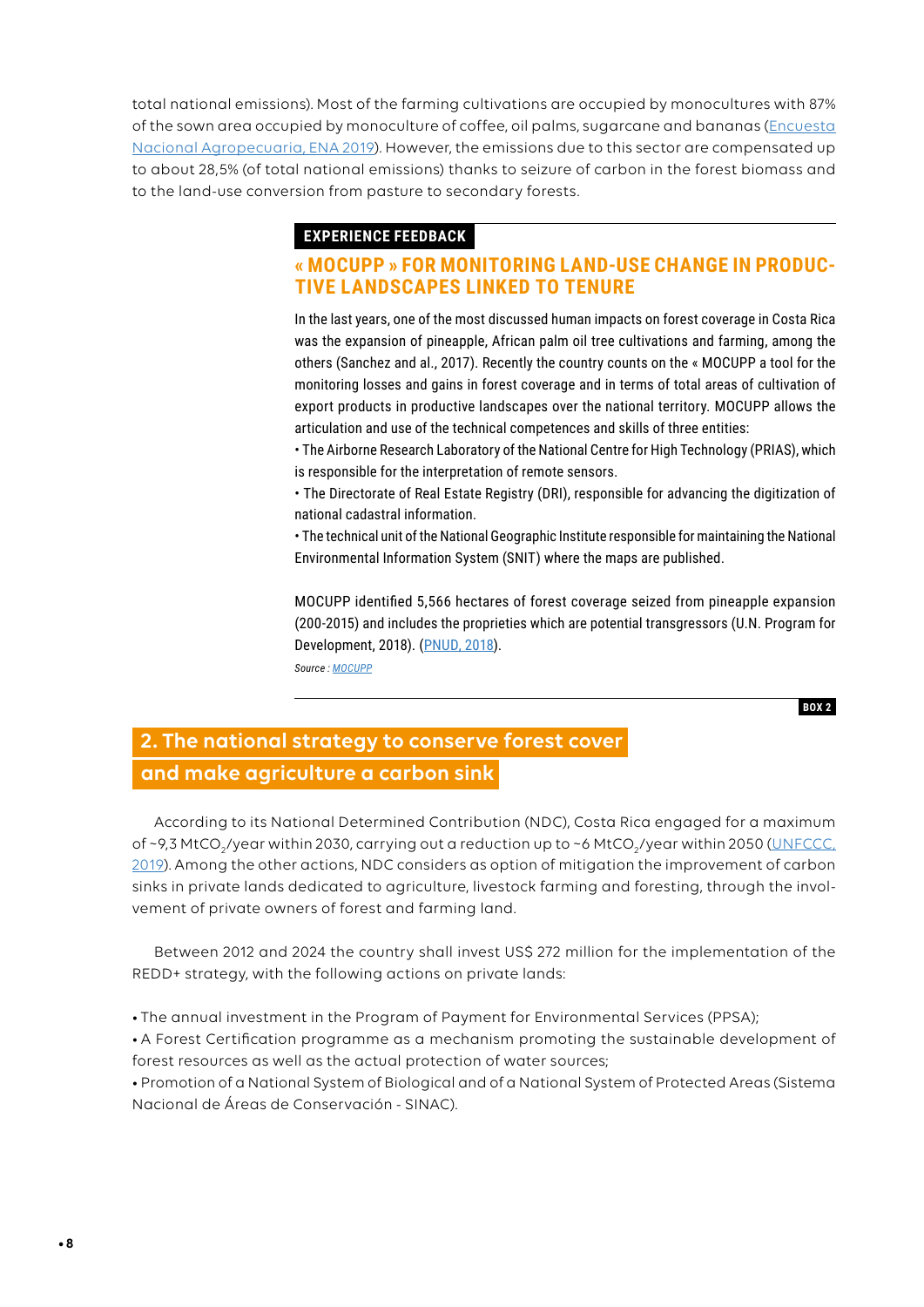In parallel, FONAFIFO, the public institution in charge of funding the small and middle-scale producers of forest goods and services, is implementing a Forest Harvesting Plantation Program (PPFA), a credit operation for small-scale producers, aimed at promoting tree plantation in accordance with agroforestry and silvopasture systems. Since 2013, PPAF financed 80 projects of wood SAF in which 129,000 árboles were planted, and this represented a financial increase of C 285 million colones (450.000 euros) ([FONAFIFO, 2017\)](http://www.fonafifo.go.cr/media/1557/2-e_fid31122016.pdf).

**• DIFFICULTIES IN IMPLEMENTING CLIMATE-SMART AGRICULTURE •** Climate smart agriculture (CSA) aims to integrate farming development and the climate response capacity through fundamental activities in productivity, adaptation, and mitigation. **Among the most adopted CSA practices in Costa Rica we find activities such as the prevention of soil erosion in pineapple fields, the use of agroforestry systems in coffee plantations, the application of silvopasture systems in the livestock production, the improvement of water management in treatment installations and the launch of NAMAs** (National Appropriate Mitigation Actions) that have been already implemented for coffee, livestock farming, sugarcane, rise and banana productions, currently in progress. CSA's funding action to the agricultural sector is carried out through independent public agencies and producers' organisations such as the Coffee Institute of Costa Rica (ICAFE) and the National Banana Corporation (CORBANA). As to the small and middle-scale producers, PSA mechanism funds such practices in agroforestry and silvopasture systems (cf. Table 1).

**However, measures such as the control of the use of agrochemicals and the increase small-scale producers' adoption of CSA practices, are the main challenge.** At the moment, the farming sector is focused on the reduction of nitrous oxide and methane emissions (reducing fertilisers and improving enteric fermentation), the increase of carbon capture, the productivity and creation of environmental service through the implementation of agroforestry systems.

## **FOR A BETTER UNDERSTANDING**

## **LIVESTOCK FARMING AS WELL CAN BE USEFUL TO IMPROVE CARBON SINKS**

Livestock farming is responsible for 23% of gross GHG emissions in the country. The National Appropriate Mitigation Action (NAMA) for Livestock Farming in Costa Rica is one of the mechanisms aimed at implementing the National Strategy of Low-carbon Livestock Farming - Estrategia Nacional de Ganadería Baja en Carbono 2015-2034 (Corporación Ganadera, 2016).

This project promotes the development of silvopasture systems which are expected to bring several benefits for the ecosystem, but also to give rise to an increase of productivity and in turn a reduction of emissions through a correct management of the natural resources present in the farms (soil, fodder, trees, water, among the others). Currently the National Pilot Program for Low-carbon Livestock Farming operates in 93 farms throughout 5 regions: Chorotega: 20 farms; Pacífico: 18 farms; Norte: 18 farms; Brunca: 19 farms; y Atlántico: 18 farms.

The aim of the monitoring is not to assign a certification concerning Carbon Neutrality, considering that this process entails a further expenditure for the producer and that at the moment there is no actual compensation on the market. However, it is important to provide tools (procedures and registers) which can be used at any moment by these producers, in order to differentiate their production and to show a GHG reduction per kilo of produced meat or milk. *Source : Government of Costa Rica - Gobierno de Costa Rica, 2019*

**BOX 3**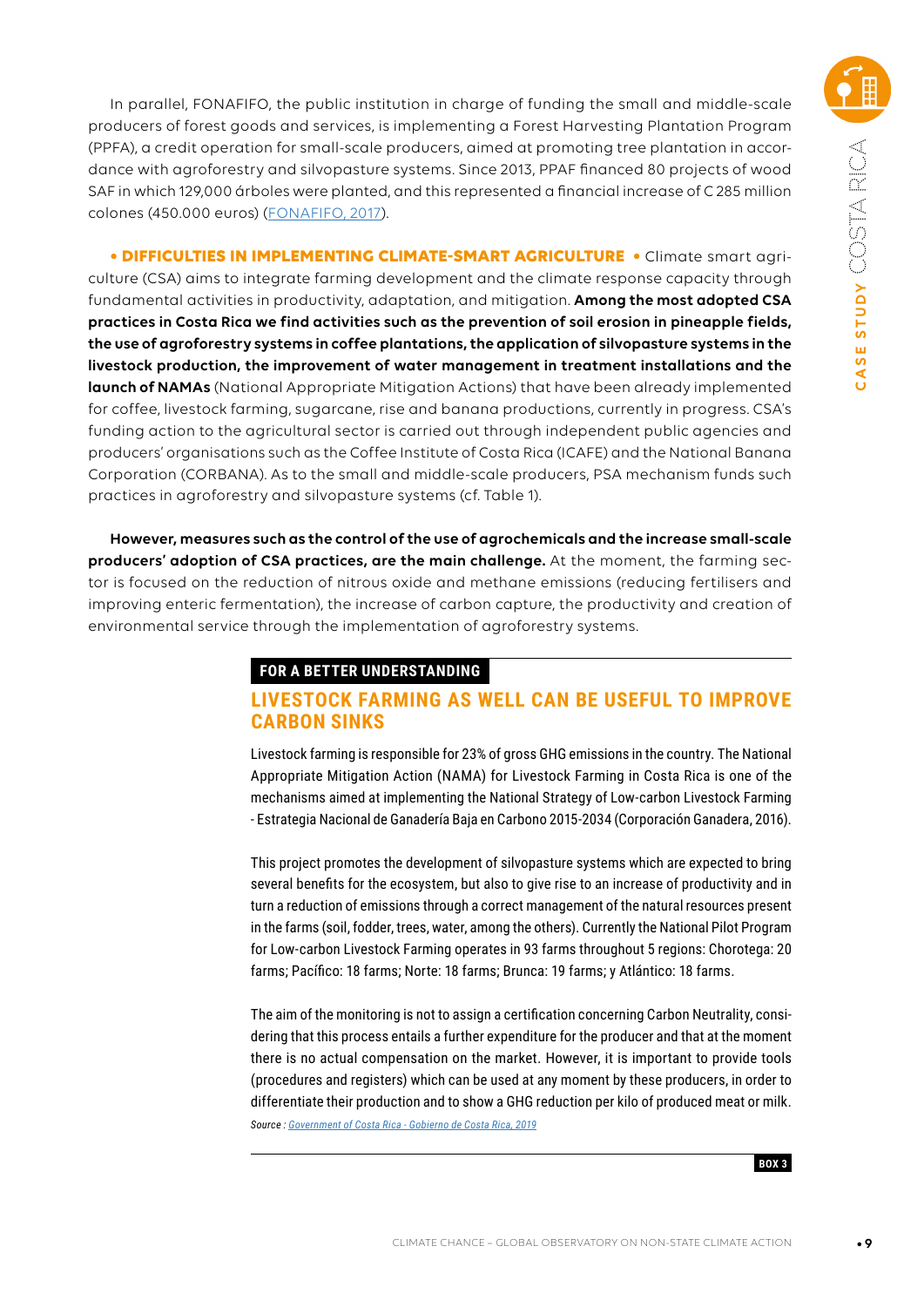In this sense, important national appropriate mitigation actions are currently carried out under the NAMA implementation of Costa Rican private sector. The most advanced action is that concerning coffee production.

#### **• COFFEE: AN OUTSTANDING EXAMPLE OF MITIGATION STRATEGIES IN AGRICULTURAL**

**VALUE CHAINS • Coffee production in Costa Rica is strictly linked to the national identity of the country and provides employment for up to 150,000 people (in the harvest season).** Nevertheless, it also represents 1,56% of Costa Rican national GHG emissions. In order to maintain a sustainable coffee production in the future, the Costa Rican government has planned the implementation of NAMA within a participative process between 2011 and 2021 ([NAMA Café, 2019](http://www.namacafe.org/nama-cafe-de-costa-rica)).

•**It is the first agricultural NAMA in the world to be implemented and represents an innovative effort of collaboration between the public, the private, the financial and the academic sectors.**  Once successfully implemented, this initiative intends also to create the basis for the extension of NAMA to other agricultural systems:

- •reducing the use of fertilisers, water and energy
- promoting financial mechanisms to support new agroforestry systems in coffee production
- undertake an audit on coffee benefits in order to determine the Carbon footprint
- developing strategies to promote a differentiated coffee
- •implemented low-emission technologies.

**ive years, the project brought as result that 22% of coffee harvesting in Costa Rica is performed in a sustainable and low-GHG-emission mode.** The project reached a 60.000 tCO<sub>2</sub>e reduction in coffee production, over the expected 340.000 tCO<sub>2</sub>e. This was possible thanks to the tutoring more than 8.900 Costa Rican coffee farmers (with 25.000 hectares of coffee plantation) in the application of agricultural good practices. Additionally, more than 60 pilot companies (compañías bendecidoras) of the whole country received support in the annual increase of their GHG inventories as well as more than \$3,8 millones in private funds to facilitate the purchase of equipments.

It is important to note that this effort was carried out with the aim to make this kind of coffee a differentiator to be presented on new markets. In this way 21 managers of pilot companies were tutored in their trade and selling. Fourteen of them managed to present their products on the German and USA markets after a series of commercial tours organised by the programme.

As well, through a project of agroforestry systems in collaboration with the Fundación Banca Ambiental (Environmental Bank Foundation), at least 75.000 shade trees were successfully planted in coffe farms of the country, thus contributing their adaptation to climate change [\(La Nación, 2019\)](https://www.nacion.com/economia/agro/costa-rica-produce-el-22-de-su-cafe-en-forma/XTMOMT7VNRDJRKVRXUJUELHTN4/story/).

**• IMPROVING LAND USE MONITORING •** Within the framework of the National Environmental Information System [\(www.sinia.go.cr\)](http://www.sinia.go.cr), the national government of Costa Rica has developed SIMOCUTE for National System of Monitoring of Coverage and Use of Land and Ecosystems. Its general objective is to know the current status and changes in the coverage and use of land and ecosystems in Costa Rica in order to consolidate institutional efforts, support public management and decision making.

SIMOCUTE was developed through a participatory and inter-institutional process, in which 40 institutions from the government, the academic world and the private sector participated. It has the technical and financial support of several international organizations (FAO, Global Forest Observation Initiative (GFOI), etc.)

This system has been designed considering 3 main processes: 1. Thus, SOMICUTE publishes numerous layers of fundamental environmental data with their respective metadata that are constantly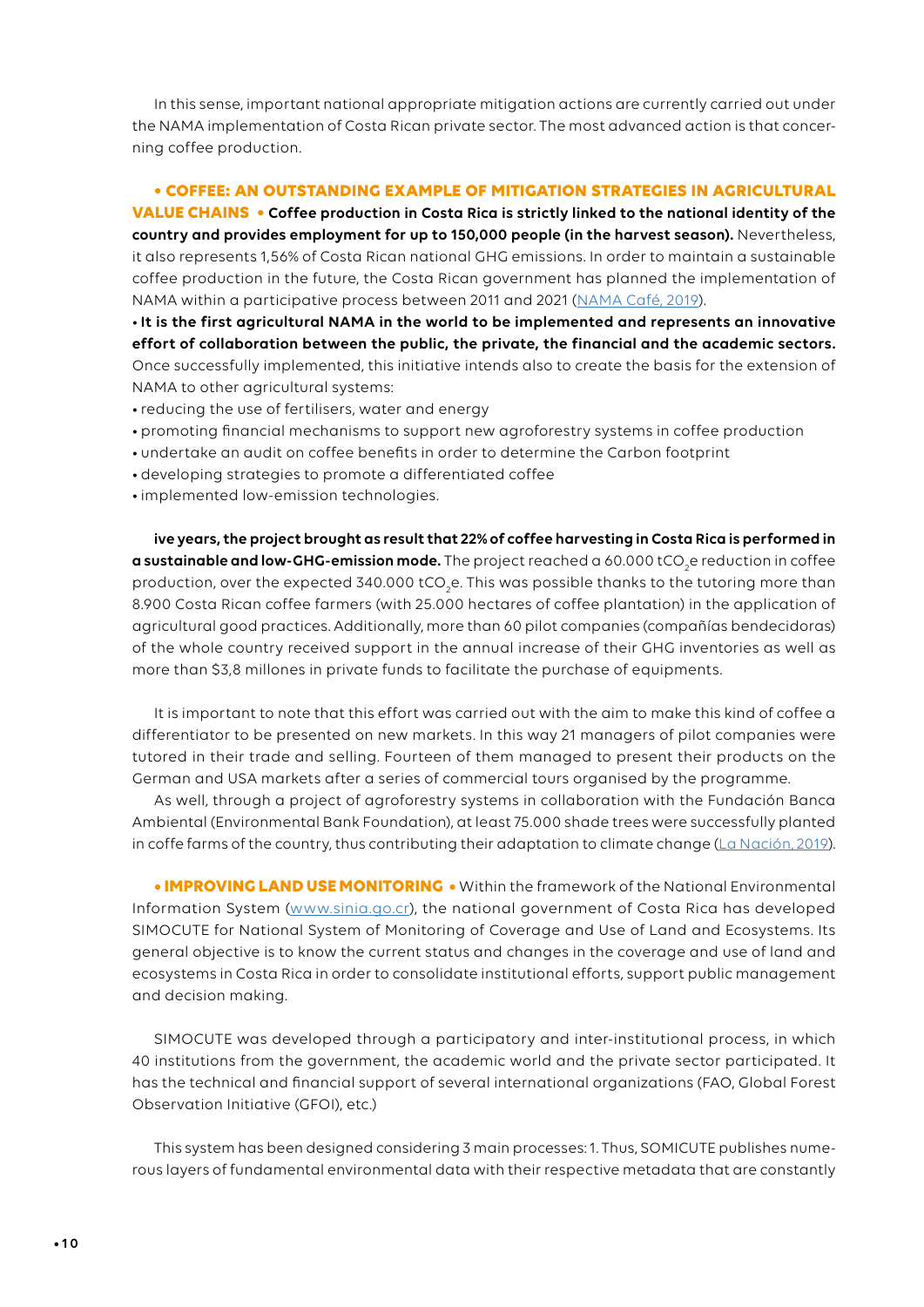updated, and also precise mappings for example of the distribution of wetlands throughout the country and the different types: estuarine, marsh, lake [\(SIMOCUTE, 2020\)](https://simocute.go.cr).

## **3. Private actors show their skills in co-managing**

## **conservancy spaces**

**• ECOTOURISM FOR FOREST CONSERVATION: A STRATEGY UNDER DISCUSSION •** Costa Rican scientists' interest in biodiversity promoted the development of ecotourism in Costa Rica. Additionally, in 1990s the Costa Rican government established new National Parks as well as the formalisation of environmental sustainability in the touristic sector in 1997 by ICT (National Institute of Tourism) through its program of Sustainable Certificate for Tourism (Certificado de Turismo Sostenible - CST). Within 2002 Costa Rica had already become a centre of ecotourism recognised as a pilot model in the certification of sustainable touristic business. ([Mackenzie y Gannon, 2019](https://www.napier.ac.uk/research-and-innovation/research-search/outputs/exploring-the-antecedents-of-sustainable-tourism-development)).

**Nowadays, one-fourth of the incomes related to Costa Rican exportations come from tourims, and ecotourism is the preeminente form of tourism in the country.** Since the 1980s, Costa Rica succesfully hosted about one million tourists per year ([Mylan, 2018\)](https://digitalcommons.wou.edu/pure/vol7/iss1/8/). More than half of private reserves are destined to ecotourism at any level and are potentially more involved in this activity, since they can use external operators and take part in a more sophisticated trade ([Buchsbaum, 2004\)](http://citeseerx.ist.psu.edu/viewdoc/download?doi=10.1.1.567.6545&rep=rep1&type=pdf).

**In Costa Rica there is a link between ecotourism and forest conservancy and restoration, which is due to the fact that farmers quit the agricultural exploitation of lands for further business opportunities, including tourism.** Even when tourism has caused the deforestation and fragmentation of the primary forests, ecotourism has been an effective strategy to restore forests and to protect high-value vulnerable forests when it is accompanied by an explicit and concrete preservation tool [\(Brandt & Buckley, 2018\)](https://www.researchgate.net/publication/320257105_Measuring_conservation_success_beyond_the_traditional_biological_criteria_the_case_of_conservation_projects_in_Costa_Rica_Mekong_Valley_and_Cameroon_Jessica_Gruber_Richard_Mbatu_Rebecca_Johns_and_Barn).

However, ecotourism is still considered as a debated factor in Costa Rica, since, on the one hand, it can get to generate awareness, but on the other it can potentially damage environment if the tourism flows is not managed properly. The burden of population growth, although for not a longtime, can prevent the country from a rapid recovery of the environmental damage [\(Gruber](https://www.researchgate.net/publication/320257105_Measuring_conservation_success_beyond_the_traditional_biological_criteria_the_case_of_conservation_projects_in_Costa_Rica_Mekong_Valley_and_Cameroon_Jessica_Gruber_Richard_Mbatu_Rebecca_Johns_and_Barn) [et al., 2018\)](https://www.researchgate.net/publication/320257105_Measuring_conservation_success_beyond_the_traditional_biological_criteria_the_case_of_conservation_projects_in_Costa_Rica_Mekong_Valley_and_Cameroon_Jessica_Gruber_Richard_Mbatu_Rebecca_Johns_and_Barn).

## **EXPERIENCE FEEDBACK**

## **THE PUBLIC-PRIVATE MANAGEMENT OF THE PROTECTED AREA "ZONA PROTECTORA ARENAL MONTEVERDE" (ZPAM) »**

The environmental conservancy activities both within and around the ZPAM are characterised by the mix of public and private participation. 20 % of the area belongs to private owners, whereas 80 % is managed by three organisations: the Conservancy Association of Monteverde (ACM) a no-profit public organisation (18.447 ha), The Biological Reserve Bosque Nuboso Monteverde of the Scientific Tropical Centre (CCT - 4.092 ha), the Reserve Bosque Nuboso Santa Elena, a farm owned by the government (296 ha).

The Biological Reserve of the Bosque Nuboso de Monteverde hosts most of tourists per year, but it has recognised by the Costa Rican Institute of Tourism (ICT) as promoting sustainability and improving life quality in the area of Monteverde. Only 2% of the reserve is destined to public use, the remaining part is dedicated to conservancy and investigation tasks. Furthermore, it is a self-sustaining reserve, which obtains resources through the payment for environmental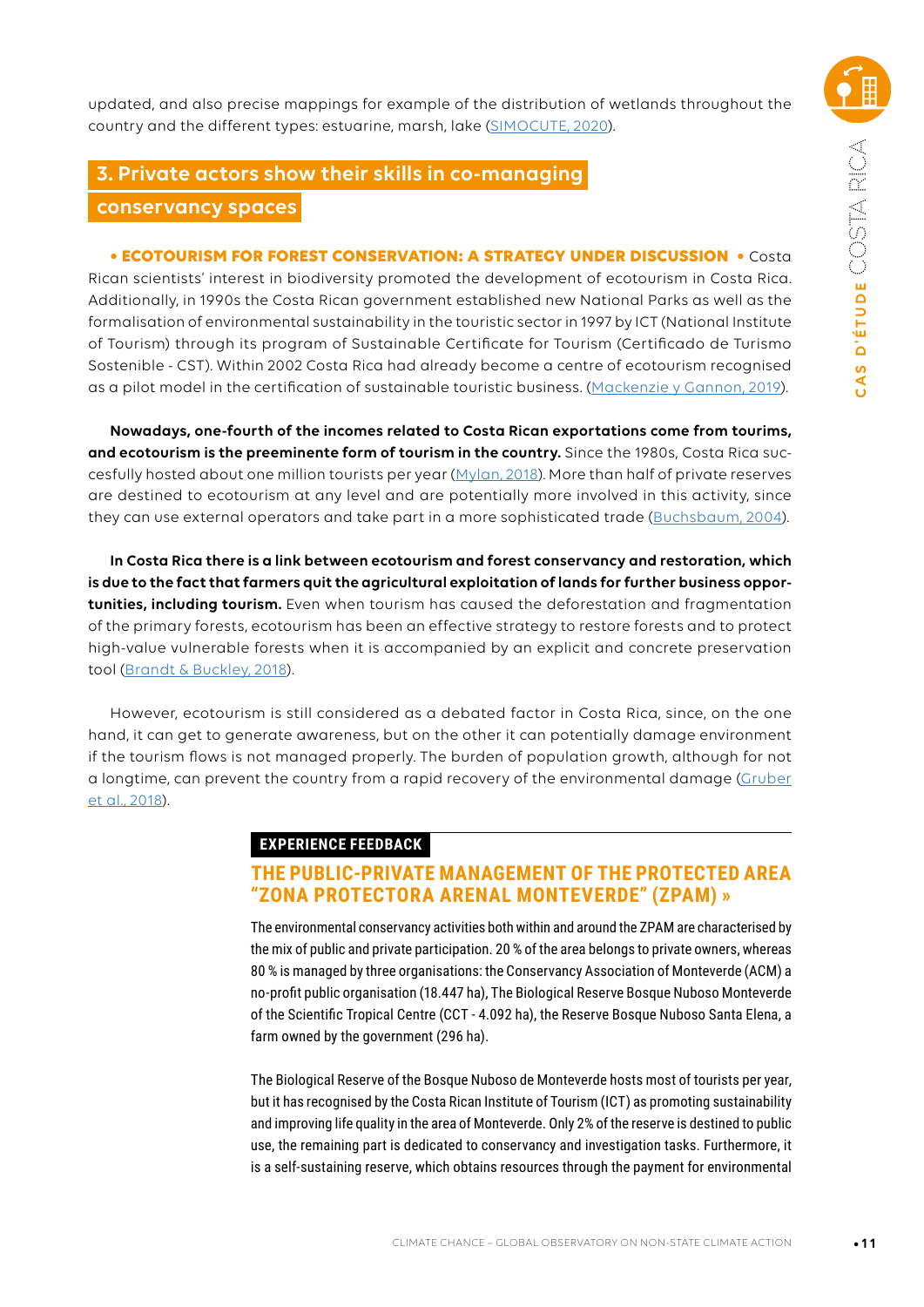services; the admission to the reserve; the provision of courses, talks, workshops, walks; through a craftwork shop or the rental of huts or binoculars and also incomes from the concession for restaurant privilege.

The sustainable management is also allowed by the coordination of these NGO with the economic actors of the area within the "ecotouristic cluster" of Monteverde, which includes hotels, restaurants, transport, laundries, etc. The combination is described "as a mechanism of concentric circles" for the direct and indirect links between business activities and the natural attractions of the area and, according a recent survey, "most of businessmen specifically related to the ecotouristic sector consider environmental management and the obtention of a eco certification for their activities as an opportunity to gain a better position in the market" (Céspedes, 2019).

*Sources: [El Mundo, 2017](https://www.elmundo.cr/costa-rica/cct-costa-rica-debe-seguir-apostando-por-el-ecoturismo/); [Cespédes,](https://www.researchgate.net/publication/237473881_Ecoturismo_ambiente_y_desarrollo_local_en_Monteverde) 2019; [Sinac 2016](https://canjeporbosques.org/wp-content/uploads/2017/07/Plan-de-Manejo-2.pdf)*

**BOX 4**

**• LANDOWNER'S PARTICIPATION IN REFORESTATION •** In Costa Rica, according a study of the University of Colorado (U.S.A.), owners' participation in reforestation is mainly due to environmental reasons; however, the external support is crucial in order to overcome the initial difficulties to participate. Farmers' main motivations to plant trees in their lands are water protection and fruit and wood production. Moreover, the decision to plant trees also depends on the size of the farm as well as on the number of years of ownership. ([Powlen y Jones, 2019](https://www.sciencedirect.com/science/article/abs/pii/S0264837718311529?via%3Dihub)).

**However, the difficulties limiting reforestation also include the lack of technical skills in planting trees, the past failed experiences, the lack of trust in external organisations and the initial costs of reforestation.** Currently, in the country the support for reforestation has taken place in two forms: trees for free, labour for free, enclosure material or direct payments (PSA). Owners prefer as support trees for free and enclosure material, whereas they consider PSA program as less important. **The application procedure and the owners' lack of trust in governmental agencies discourage owners' participation in PSA.** Considering that most of PSA participants were already active in forest conservancy before entering the program, this mistrust does not actually affect owners' attitude. Therefore, depending only on PSA national programs would not increase owners' participation in reforestation.

#### **EXPERIENCE FEEDBACK**

## **NATIONAL INITIATIVE FOR PINEAPPLE SUSTAINABILITY (INSP) LACK IN MONITORING**

6,35% of the Costa Rican land surface is destined to pineapple plantations. According to the outcomes of the last survey of Monitoring Land Use Change within Productive Landscapes (Moccup) published in 2015, in the last 17 years, Costa Rica lost more than 5 million hectares of forest because of the expansion of pineapple cultivations, which gives rise also to a contamination of lands and rivers due to the use of agrochemicals.

National Initiative for Pineapple Sustainability (INSP) is a space of coordination aimed at harmonising the pineapple production increase with lands, water and human diversity. To this aim, it identifies and organises its members' resources in order to accomplish the tasks planned by the Action Program, which includes the identification of impact of pineapple production on the hydric resources of the communities adjacent to the plantations; a better management of the use of agrochemicals and supplies; the adaptation to the impacts due to climate change; the adoption of better practices in using and conserving lands.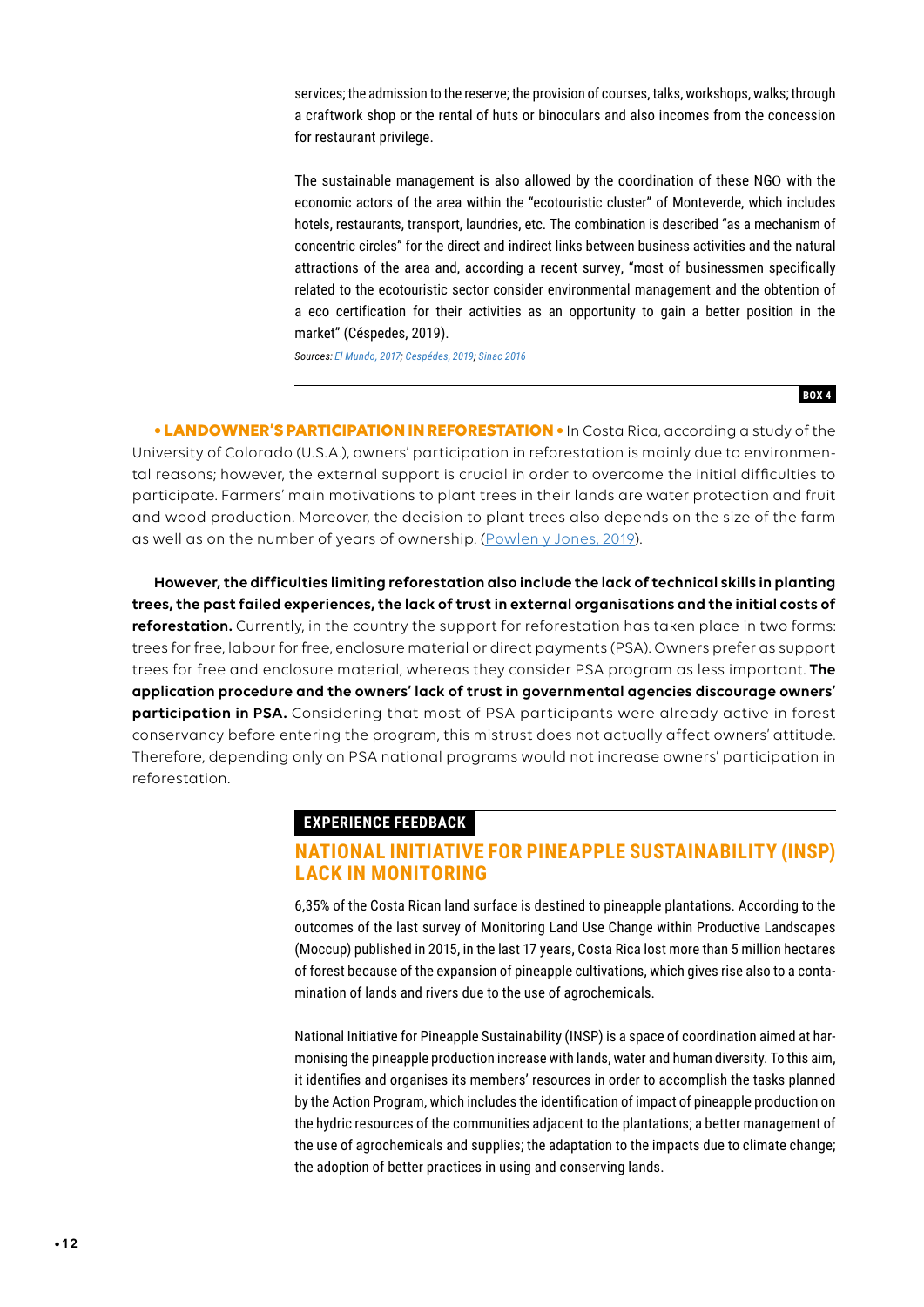INSP is run by the Ministry of Agriculture and Farming (MAG) and by that of Environment and Energy (MINAE), which work along with other ministries, the Cost Rican Institute of Aqueducts and Sewage Systems (AyA), the National Coordination of Small Fair-Trade Producers (180 pineapple producers) and community organisations of the regions where pineapple cultivation is more present (Huetar Norte and Huetar Atlántica). Further participants are the U.N. Program for Development (PNUD) and the Ombudsman of Costa Rica (DHR) as observers and guarantors.

So far, the initiative has not published the outcomes of INSP. Moreover, in 2019, The National Institute of Surveys and Census (INEC) highlighted that main pineapple producers refuse to provide information to survey institutes since 2017, and this information is necessary to estimate and compare the hectares of pineapple plantations in the country with respect to other monocultures such as coffe and palm oil trees etc.. The Costa Rican Federation for Environment Protection (FECON) has recently recalled that pineapple production industries have been reported for deforestation, water contamination with agrochemicals, fumigations of houses, outpatient clinics and schools.

*Source : [INSP, 2020](https://semanariouniversidad.com/opinion/municipalidades-y-responsabilidades-socioambientales/) ; [Ojo al Clima, 2020](https://ojoalclima.com/especiales/pina-entorpece-accion-climatica/) ; [FECON, 2019](https://ojoalclima.com/especiales/pina-entorpece-accion-climatica/)* 

**BOX 5**

## **4. Local governments identified emission sources**

Land use is one of the main areas of local governments' control, which define socioeconomic development by authorising, or not, constructions [\(Semanario Universidad, 2018](https://semanariouniversidad.com/opinion/municipalidades-y-responsabilidades-socioambientales/)).

6 municipalities and departments (San José, Belén, Desamparados, La Unión, Monteverde and Golfito) took part in a pilot plan carried out by German GlZ Cooperation and by the Centre for Urban Sustainability (CPSU), in order to realise in 2018 their GHG inventories and to develop action programs aimed at implementing possible mitigation actions. This program was extended to 14 further municipalities in order to strengthen theirs skills and to support them in their contribution to the national goal of decarbonation ([CRUSA, 2019\)](https://crusa.cr/14-municipalidades-son-seleccionadas-para-contabilizar-sus-emisiones-de-gases-de-efecto-invernadero/).

**On the other side, in the municipality of Belén a departamental commission for Climate Change de Belén was constituted since March 2014, along with the School of Environmental Studies of the National University (Universidad Nacional).** This latter comprises of people belonging to institutions such as Conservancy Area Central Volcanic Cordillera, Alajuela Office (SINAC-ACCVC), MINAE; Área Rectora Belén- Flores, the Ministry of Health, councillors, administrators of the Town Council, private enterprises, health service organisations religious organisations and people of the community. This commission realised the land use GHG emission inventory of the Department of Belén in the period 2006-2013 and identified measures of mitigation which are available on line ([Belén, 2014](https://www.belen.go.cr/documents/20181/76300/Inventario+de+emisiones+y+absorciones+de+gases+de+efecto+invernadero+en+el+sector+forestal+y+uso+.pdf/d14d08ae-b5f8-4b67-ab70-be8e46781bfa)). f the municipality realises every year river and path cleaning campaigns, forestry, park and protected area conservancy, among other measures of mitigation (Améliarueda, 2019), it still lacks a proper monitoring of its actions which could allow for a mitigation of the emissions due to land-use change.

**In turn, the Municipality of Grecia and Rio Cuarto influenced by the national Strategy of Climate Change initiated local planning processes with a focus on climate change.** With the contribution of the National University, both the municipalities released their GHG inventories for the period 2005-2012, in addition to the analysis of the mitigation option in forestry and land use as well as of the real potentiality of mitigation. In Grecia, emissions up to 52.708 tCO<sub>2</sub>e were identified, due to the conversion of coffee plantations and pastures to urban areas. The increase of tree coverage in coffee plantations represented the best potentiality of GHG mitigation in forestry and land use sector (6,68 tCO $_{\rm 2}$ /year). In Rio Cuarto land use change from pastures, forests and forest plantations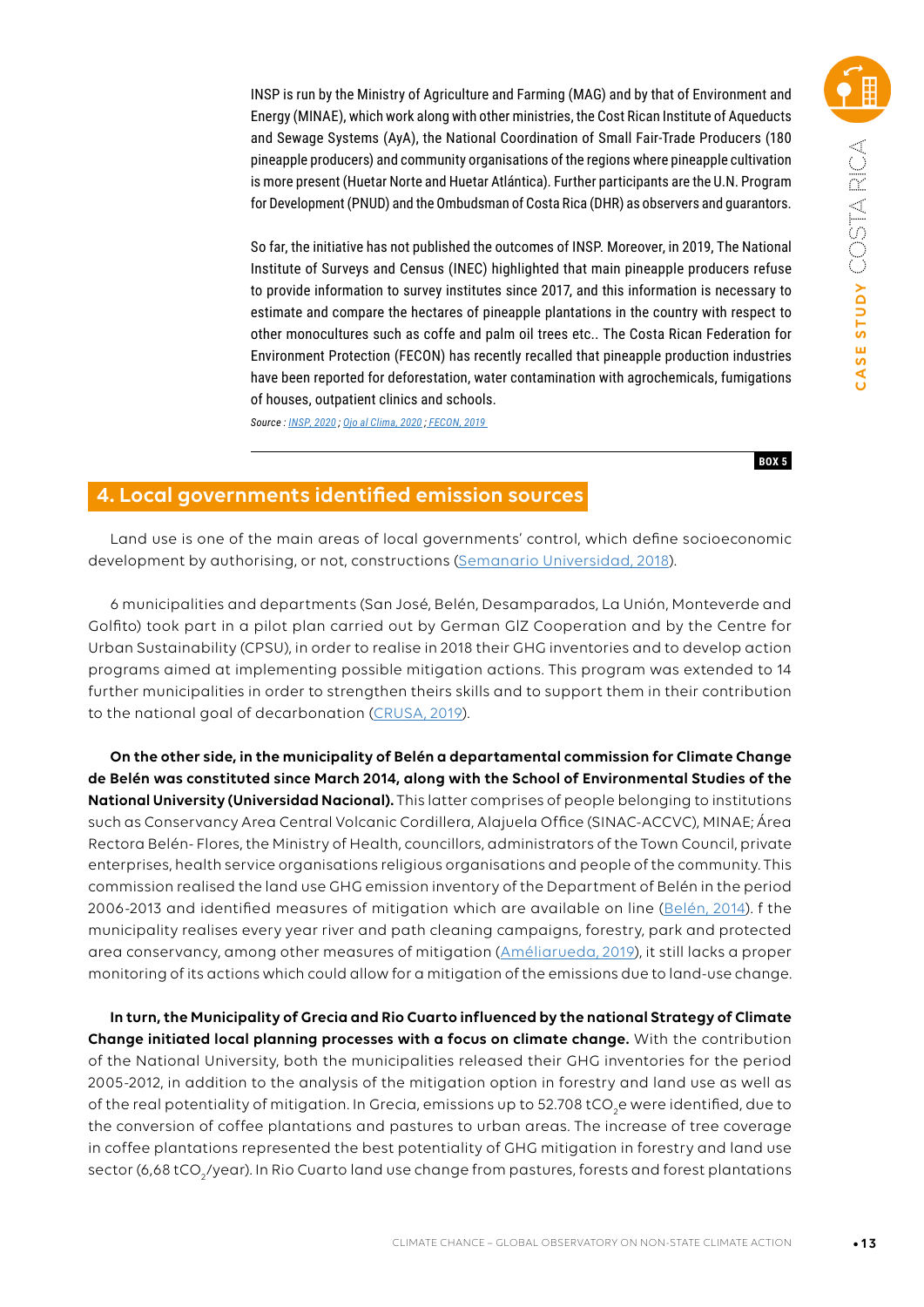to pineapple cultivation represented 91.076 tCO<sub>2</sub>e of emissions. Combined implementation measures are necessary, such as river protection and their forest coverage, and the implementation of agroforestry systems in pasture and new areas [\(Rodríguez-Sanchez, 2017\)](https://presidencia.go.cr/comunicados/2017/02/realizaran-nuevos-mapas-de-uso-de-la-tierra-para-mas-de-25-mil-km2-de-costas-en-el-oceano-pacifico-y-mar-caribe/).

The National Institute for farming Innovation and Technical Tools Transfer (INTA) is currently entrusted with the task of mapping the lands present in the 25 thousand km² territory of the departments of the Pacific or Caribbean coast. Digital maps "will be published in the official journal La Gaceta, department by department, so that they came immediately used by the involved local governments as well as by other institution which might request this information for the improvement of the code of the maritime-terrestrial areas of the country" (Government of Costa Rica/ Gobierno Costa Rica, 2017).

# **5. Indigenous peoples and conservancy-focused NGOs adapt and implement local projects**

**Within the objectives of REDD+, indigenous peoples have proposed a Indigenous PSA - Payment of Environmental Services, based on the current PSA model, although considering the reality of indigenous communities.** Since 2014 FONAFIFO compensates indigenous peoples for their forest protection in local territories. During the period 2014 – 2017 a total amount of 170.100 trees were planted and 41.258 hectares of forest were taken care of. FONAFIFO paid totally ¢7,198,838,369 through PSA.

Currently 24 indigenous peoples are involved, always respecting the principle of people self-determination, so that each of them voluntary decided to take part in the project, choosing terms and timeline. Additionally, indigenous women's participation has been a key-element and it is worth mentioning the document issued by ACOMUITA (Association of Indigenous women's' Commission of Talamanca - confer the following table) as sign of these women's' emancipation alongside this process.

## **EXPERIENCE FEEDBACK**

## **ACOMUITA ACTION (ASSOCIATION OF INDIGENOUS WOMENS' COMMISSION OF TALAMANCA)**

Bribris Association of Indigenous womens' Commission of Talamanca consists of 75 female members of the communities of Bribris and Cabecar, who are mostly heads of household, cocoa, banana and plátano producers. Moreover, this organisation collaborated with the Associations for Integral Development ADITIBRI y ADITICA. The work of the association focuses on the realisation of tutoring, cocoa rehabilitation and trade, carbon-sink, appropriate land use, use of traditional cultivations and ecotourism; through its work, it also promotes the document of indigenous women within the development and the economic welfare of their communities. On the other side, this organisation manages, receives and organises the donation in view of the financial support of its projects. Some of these collaborators are PPD-FMAM, CATIE, UICN, ACICAFOC-CICA. At the same time, their activities are self-financed by selling cocoa products and ecotourism.

*Source : (s.f.). Bribris Association of Indigenous womens' Commission of Talamanca.*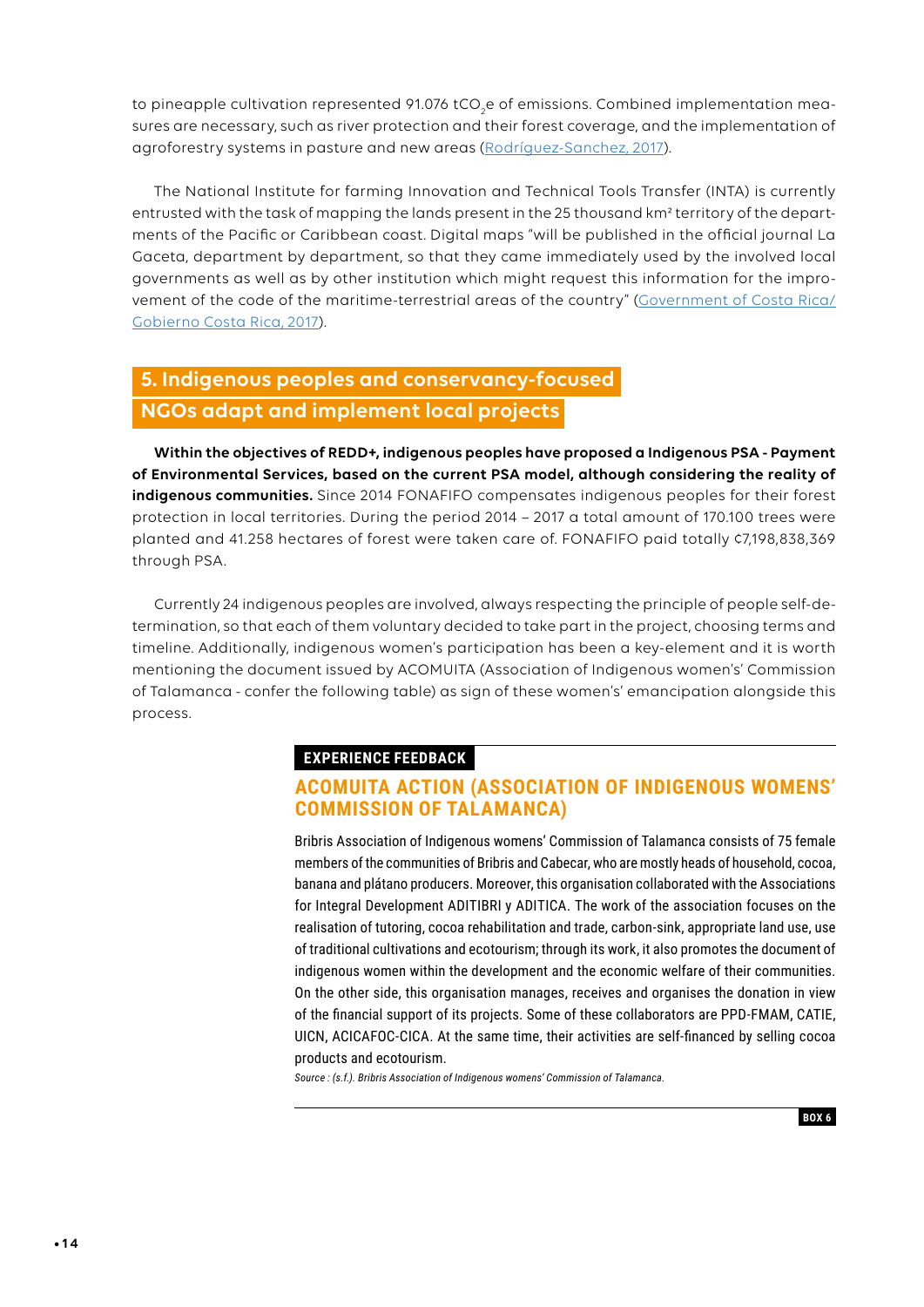During the first Expo of National Adaptation Programs of Latin America (Exposición sobre Planes Nacionales de Adaptación en América Latina - NAP Expo Regional) in 2018, Costa Rican Catalina Molina Bustamante was granted recognition for her work in favour of the adaptation of the community of Bahía Ballena de Osa, which promoted the restoration of the coast forest line and the adaptation of tourism to extreme climate events [\(ONU Medio Ambiente, 2018, 2018\)](http://www.cambioclimatico-regatta.org/index.php/es/ultimas-noticias/item/onu-medio-ambiente-identifica-soluciones-innovadoras-en-adaptacion-al-cambio-climatico).

**There are currently 82 non-governmental organisations dedicated to biodiversity conservancy**  ([MINAE, SINAC, 2017](http://www.sinac.go.cr/ES/partciudygober/Documents/MAPCOBIO/ONGs%20para%20la%20Conservacion%20de%20la%20Biodiversidad.pdf)). These NGO can be divided into three categories: international: 8, national: 18 and local: 22. More than half of them (48) carry out activities related to conservancy, reforestation and forest monitoring; management of Protected Forest Areas, creation of private natural reserves, administration and counselling in PSA; wetland management and reforestation, sustainable development of communities through sustainable agriculture programs with agroforestry and silvopastural systems; aid to indigenous families, ethnic or indigenous groups for the development of ecological tourism.

These NGOs can be classified into three groups: international: 8, national: 18, and local: 22.

#### **EXPERIENCE FEEDBACK**

## **AQUA TICA MULTIACTOR ALLIANCE**

qua Tica was created in 2015 and is a public-private alliance, comprising of the Government, MINAE, AYA, the National bak Banco Nacional, BLP, COca-Cola Costa Rica and FEMSA, Cristal, CRUSA Foundation, Water Management, ESPH, Florida Bebidas, FUNDECOR, UNA, UNA-SIL, UNAGUAS Latin American Alliance of Water Funds (Alianza Latinoamericana de Fondos de Agua), The Nature Conservancy, FEMSA Foundation, BID, FMAM. The aim of this alliance is the protection of water sources in the sub basins of Rio Grande and Rio Virile belonging to the basin of the rio Grande de Tárcoles. Along the project, up to 33 departments, 23 micro-basins, 14 protected areas and more than one million people have been direct beneficiaries (FUNDECOR, 2018). The strategy of this project is the implementation of 8 lines of investment in: land regeneration, good agricultural practices, restoration of degraded areas, environmental education, agroforestry systems, slope control, forest protection and reforestation [\(Angulo, 2015\)](https://www.elmundo.cr/costa-rica/agua-tica-se-convierte-en-el-primer-fondo-para-custodiar-el-patrimonio-hidrico-del-pais/).



## **CONCLUSION**

Costa Rica successfully reversed the deforestation process thanks to the creation of protected areas, the expansion of forest reserves and the implementation of forest incentives such as the Payment for Environmental Services. In the next five years the most important challenge in Costa Rica will be to guarantee the necessary funds for the forest coverage maintenance and expansion. At least further US\$272 million will be necessary to implement the REDD+ Strategy. The country must still work on the control of forest deterioration. Regulations and constraints in managing natural forests tend to be excessive, which caused a considerable decrease of the profitability of their activity, so that forest owner opted for illegal and non-sustainable exploitation of resources, which results in more than 2 million tons of carbon emissions per year into the atmosphere.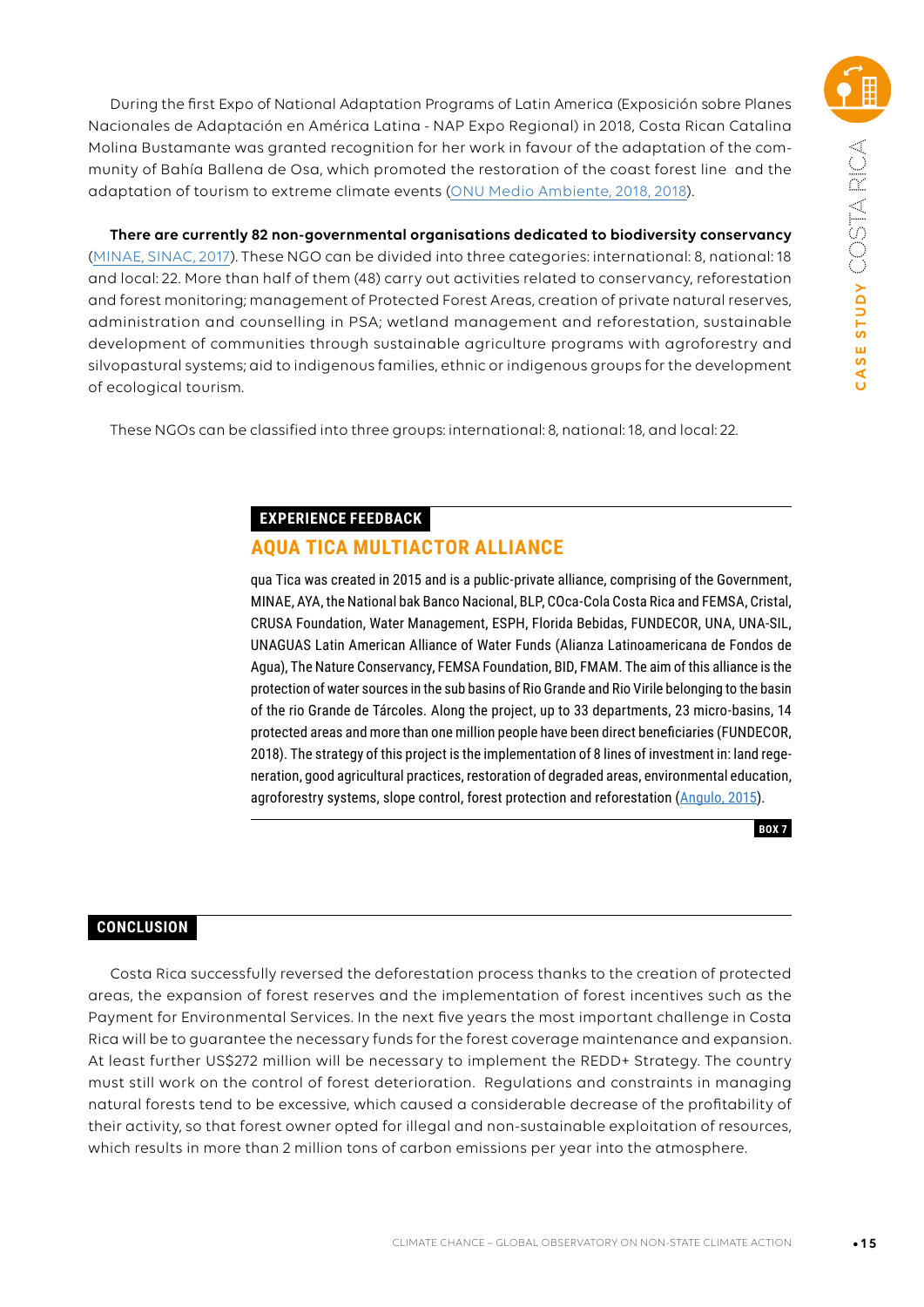Costa Rican non-state actors successfully assimilated the environmental success of their country into the national economy, mail through ecotourism. Currently, one-fourth of the incomes due to to Costa Rican exportations come from tourism and ecotourism. More than half of private reserves in the country are dedicated to ecotourism at all levels.

And finally, the involvement of the civil society and local governments has further possibilities of improving the implementation of mitigation measures in land use. The participation of indigenous peoples in the Indigenous PES Programme and its impact on forest restoration and protection is also noteworthy.

**Please do not hesitate to react to this sheet, and to notify us of additional reports and data via the following address: contribution@climate-chance.org**